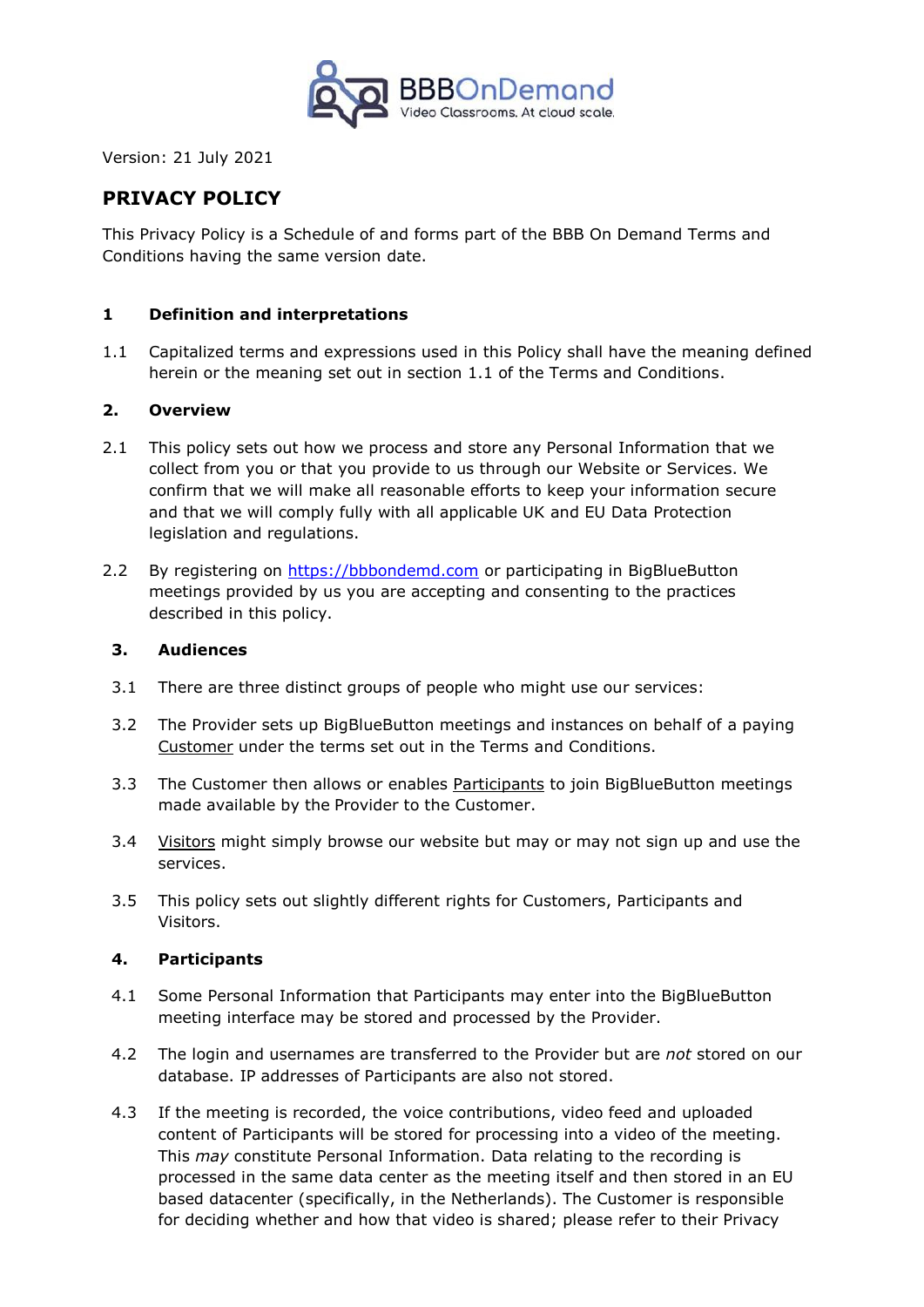Policy for more details.

- 4.4 If the meeting is not recorded, no Personal Information regarding Participants is stored or processed.
- 4.5 If the Customer creates meetings only within the EU no Personal Information about meeting Participants is transferred outside of the EU unless the Customer publishes a recording (which contains a Participants Personal Information) for viewing on the internet outside of the EU.

# **5. Customers**

- 5.1 We collect information when you register on the site, including your name, email and company address. We also ask for credit card details which are stored by Stripe - but not by us.
- 5.2 We use information supplied by Customers in order to:
	- Add you to our mailing list, from which you may unsubscribe at will;
	- Communicate by email about your account or use of the service;
	- Billing including transferring your credit card details to Stripe Inc.;
	- To improve our website or services to ensure that content is presented in the most effective manner for you and for your computer;
	- Security and debugging as part of our efforts to keep our Services safe and secure.
- 5.3 Some Customer data (but not credit card details) is stored in a cloud database which may include storage outside of the EU.

## **6. Visitors**

6.1 Viewing our website with a web browser may create and make use of cookies as set out in our cookie policy. Cookie data is stored in a cloud database which may include storage outside of the EU.

## **7. Disclosure of your information**

- 7.1 As set out in our Data Processing Agreement, we may share your data with other organizations that provide services on our behalf. We may do this to perform a contract we have entered into with you, where it is in our legitimate interests or with your consent. Examples of when we may share your data with service providers include sharing with:
	- Our online payments processor Stripe who process credit and debit card transactions on our behalf
	- A cloud hosting provider, Google Cloud, in order to run virtual computers used to provide our services.
	- Communications services providers, such as our mailing list management from Mail Chimp.
	- Google Analytics to understand how visitors engage with our website. Please see the Cookie Policy for more information.
- 7.2 We do not rent, sell or share personal information about you with other people or non-affiliated companies other than as set out in 7.1.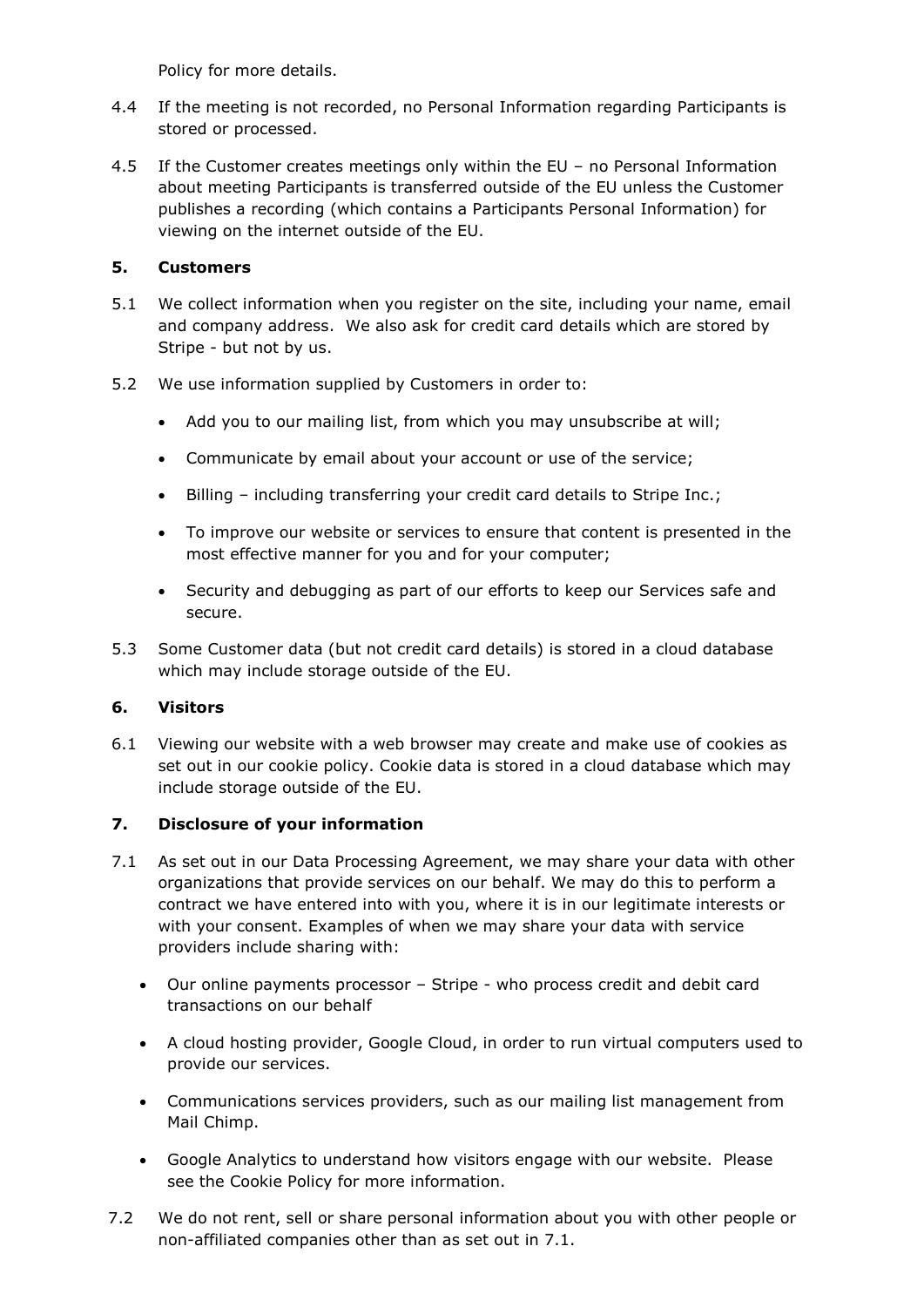## **8. Processing of data**

8.1 Data will be processed according to our Data Processing Agreement, even if that document is not signed by the Customer.

# **9. Limitations on internet security**

9.1 Unfortunately, the transmission of information via the internet and the BigBlueButton software itself is not completely secure. Although we will do our best to protect your personal data, we cannot guarantee the security of your data.

# **10. Third party links**

10.1 Our site may, from time to time, contain links to and from the third party websites. If you follow a link to any of these websites, please note that these websites have their own privacy policies and that we do not accept any responsibility or liability for these policies. Please check these policies before you submit any personal data to these websites.

# **11. Access to your personal data – for Customers and Visitors**

- 11.1 You have the right to ensure that your personal data is being processed lawfully. Your subject access rights can be exercised in accordance with data protection laws and regulations. Any subject access request must be made in writing to support@bbbondemand.com.
- 11.2 We will provide your personal data to you within the statutory time frames. To enable us to trace any of your personal data that we may be holding, we may need to request further information from you. If you have a complaint about how we have used your information, you have the right to complain to the Information Commissioner's Office (ICO).
- 11.3 The Customer and Visitor agree that their data will be processed and stored as set out in the Data Processing Agreement.

# **12. Access to your personal data – for Participants**

12.1 The Participant agrees that with respect to their Personal Data, the Provider acts only as a Data Processor as defined in EU and UK Data Protection legislation. As such, the Provider is not responsible for Subject Access Requests or any other responsibilities which fall to the Data Controller.

## **13. Changes to our privacy policy**

Any changes we may make to our privacy policy in the future will be posted on this page and, where appropriate, notified to you by e-mail. Please check back frequently to see any updates or changes to our privacy policy.

# **14. Summary of your Data Protection Rights**

- 14.1 On the following page, we provide a summary of your Data Protection rights.
- 14.2 For Participants, requests arising from these rights should be addressed to the Customer - the organization who arranges your access to BigBlueButton meetings. For Visitors and Customers, requests should be addressed to [support@bbbondemand.com](mailto:support@bbbondemand.com)